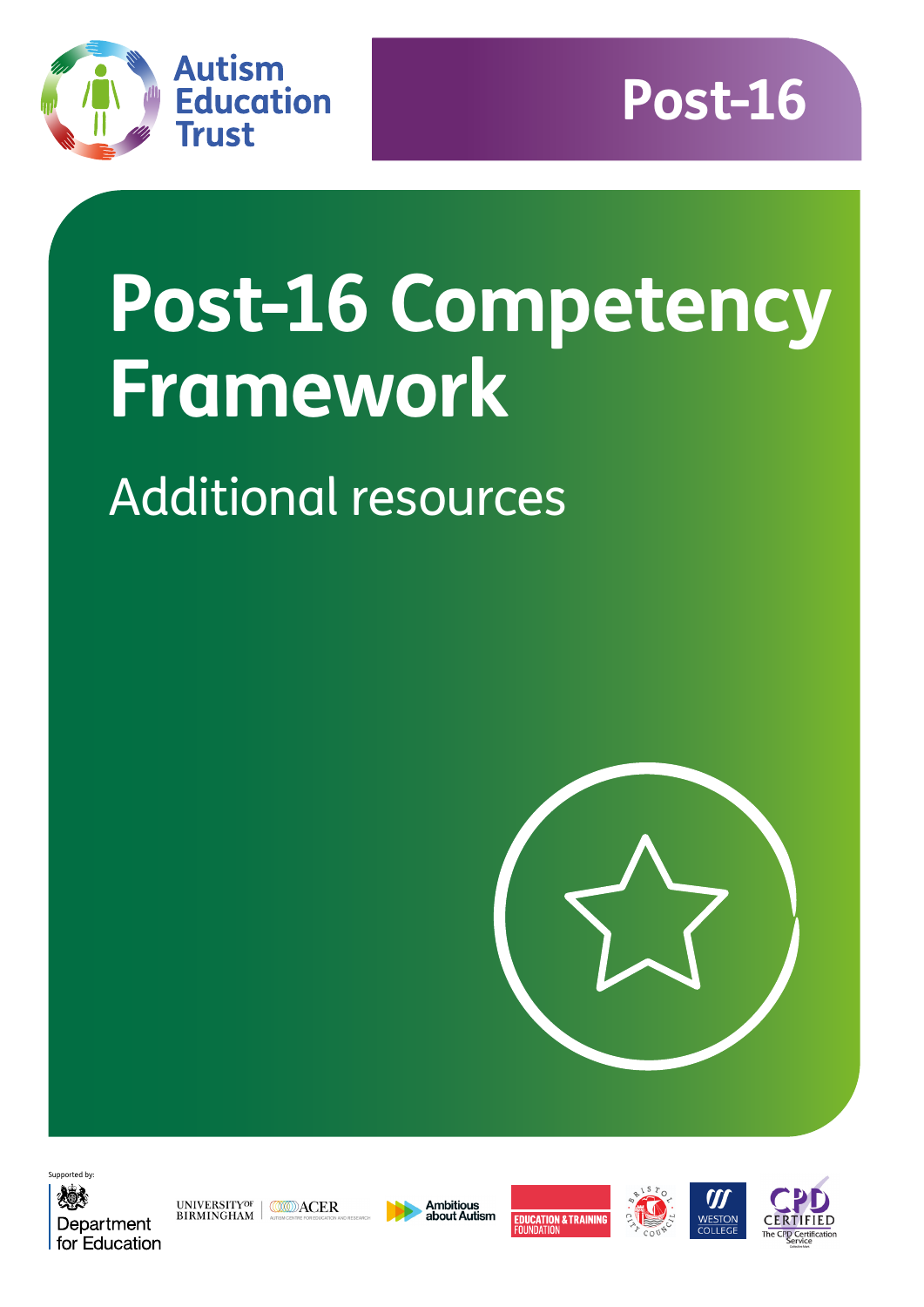

### **Introduction**

The Autism Education Trust (AET) [Post-16 Competency Framework](https://www.autismeducationtrust.org.uk/resources/post-16-competency-framework) has been written for all Post-16 settings in the education sector. The framework can be used by professionals working in Post-16 as a self-reflection tool that enables them to evaluate their practice when supporting autistic learners. In this document, each Competency is linked to a set of resources that will help you to meet that Competency.

It should be noted that these suggested resources are not the only way to meet the Competency and the resources in this document have been provided as an example. It is important to remember that the learner is the most valuable resource and any resource used should be person centred to be truly effective. Utilising the learner's interests is often key in building effective relationships as well as co-creating strategies/resources that empower the learner to be independent. As Post-16 settings provide a range of courses for an expansive age and ability range, we do not want to suggest a one size fits all approach.

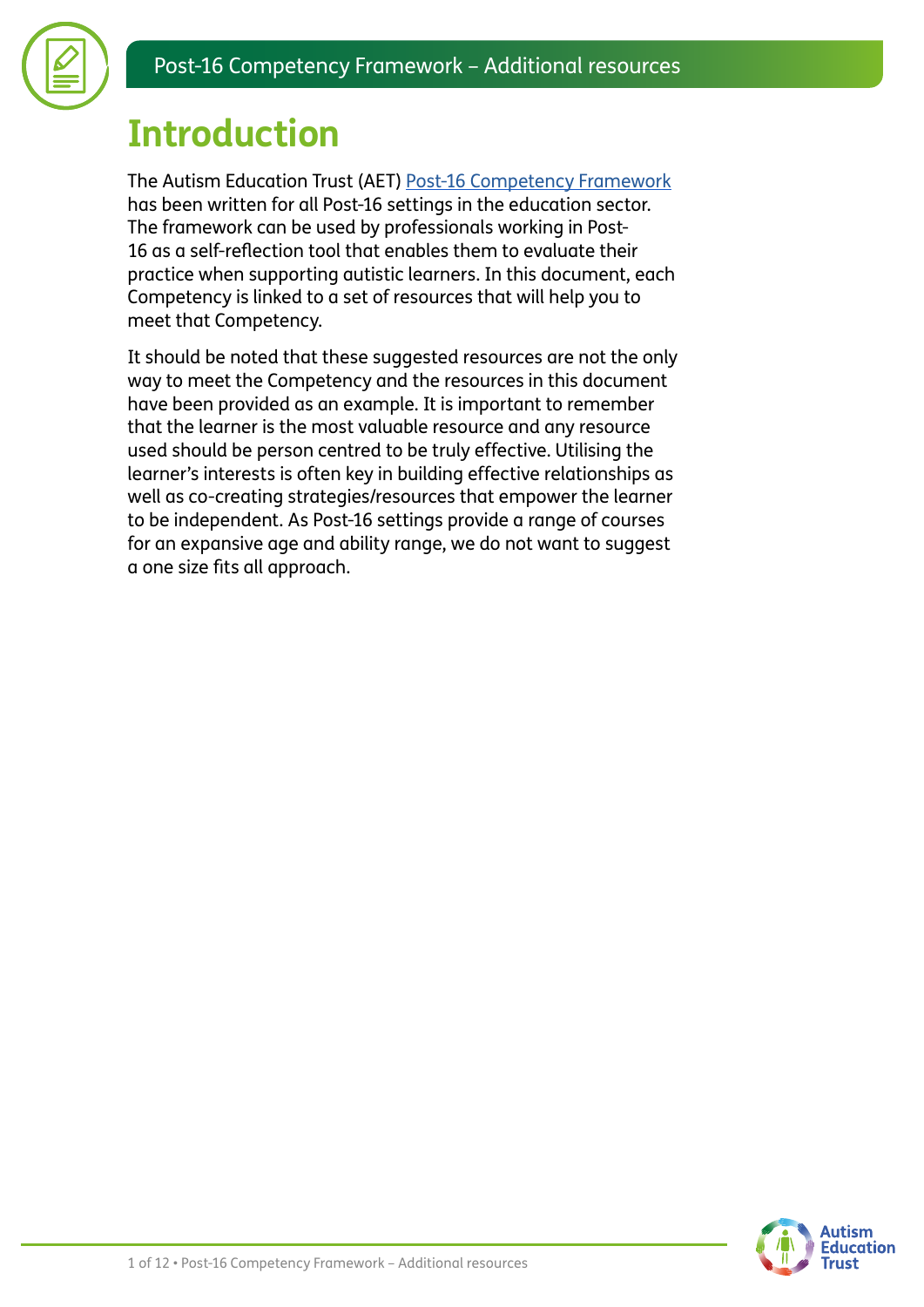

### **Principle One**

#### **Understanding the strengths, interests, and needs of each autistic learner.**

**Competency 1:** I work in partnership with the autistic learner to identify and share the key strengths and challenges that they face in the areas of social understanding and communication; flexibility, information processing and understanding, and sensory processing and integration.

#### **AET resources/templates**

**•** Learner profile template – This is provided in the ['Making Sense of Autism' module.](https://www.autismeducationtrust.org.uk/training-content/post-16-making-sense-autism)

#### **External resources**

- **•** [Weston College: Student Initial Specialist Assessment \(ISA\)](https://www.autismeducationtrust.org.uk/sites/default/files/2022-01/isa-student.docx)
- **•** [Learner](https://www.autismeducationtrust.org.uk/sites/default/files/2022-01/Learner-Profile-Post-16-Example.docx) [profile example](https://www.autismeducationtrust.org.uk/sites/default/files/2022-01/Learner-Profile-Post-16-Example.docx)
- **•** [Beardon, L., Martin, N., & Woolsey, I. \(2009\). What do students with Asperger](https://www.autismeducationtrust.org.uk/sites/default/files/2022-01/beardon-et-al-oct-2009-autistic-perspective.pdf)  [syndrome or high functioning autism want at college and university?\(in their own](https://www.autismeducationtrust.org.uk/sites/default/files/2022-01/beardon-et-al-oct-2009-autistic-perspective.pdf)  [words\). Good Autism Practice \(GAP\), 10\(2\), 35–43](https://www.autismeducationtrust.org.uk/sites/default/files/2022-01/beardon-et-al-oct-2009-autistic-perspective.pdf)
- **•** [Hastwell, J., Martin, N., Baron-Cohen, S., & Harding, J. \(2010\). The Cambridge](https://www.autismeducationtrust.org.uk/sites/default/files/2022-01/the-cambridge-project.pdf)  [Project: Reflections on a university-based AS social group, 1–21](https://www.autismeducationtrust.org.uk/sites/default/files/2022-01/the-cambridge-project.pdf)

#### **Videos**

**•** [Autism Wales: What is autism?](https://autismwales.org/en/i-am-autistic/education/further-education/)

The film follows three autistic people as they explore what their autism means to them, including: social communication; patterns and routines; sensory experience; and how to make things better. It also includes the professional voice of Dr Elin Walker Jones, Consultant Psychologist.

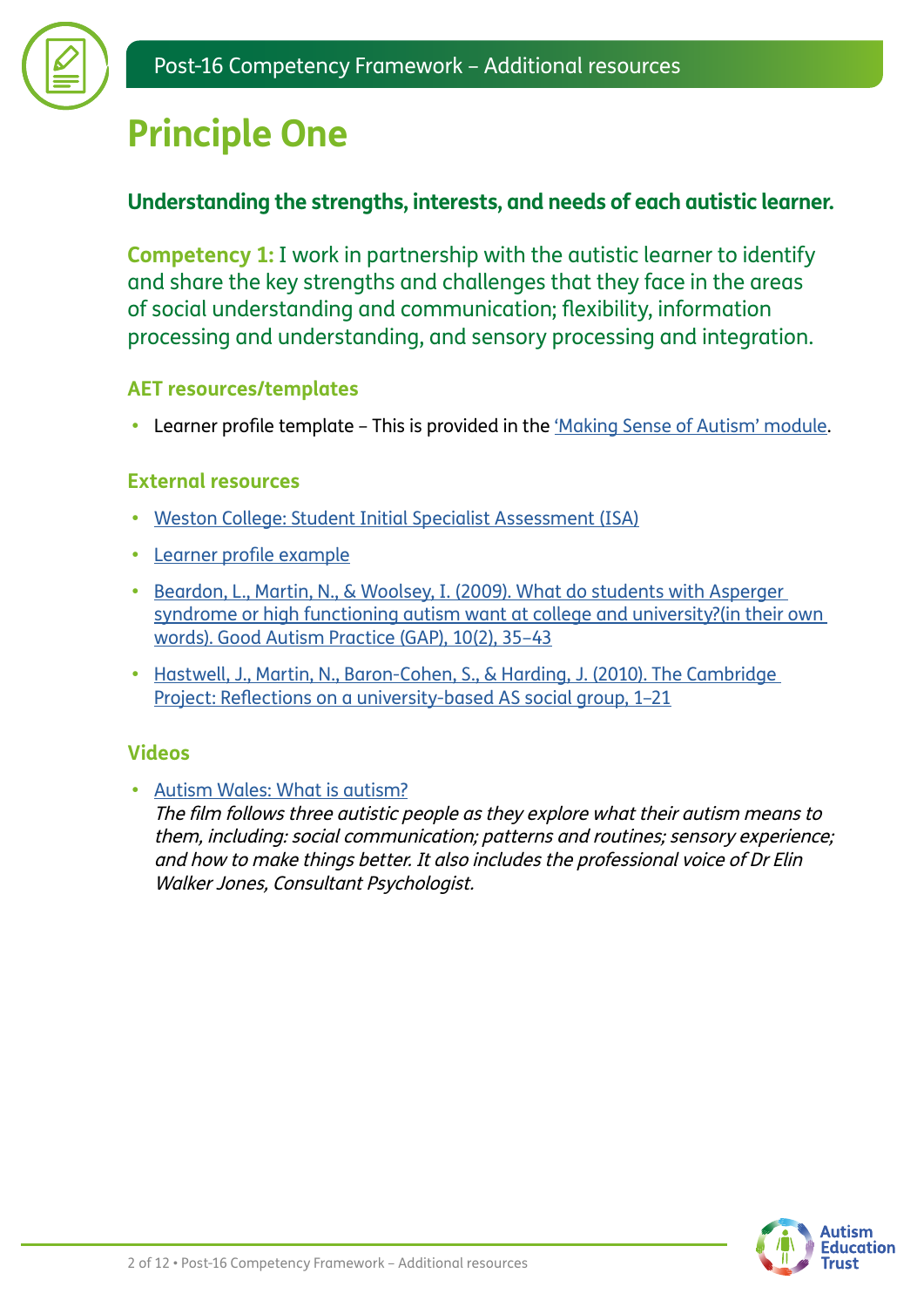



**Competency 2:** I recognise that many autistic learners have co-occurring differences. They can experience high levels of anxiety and stress, and these can create barriers to learning. I know that autistic learners may display behaviour based on a combination of factors and I work hard to understand the causes and functions of the behaviour.

#### **AET resources/templates**

- **•** Learner profile template This is provided in the ['Making Sense of Autism' module.](https://www.autismeducationtrust.org.uk/training-content/post-16-making-sense-autism)
- **•** Specialist learner support plan This is provided in the ['Good Autism Practice' module](https://www.autismeducationtrust.org.uk/training-content/post-16-good-autism-practice).

#### **External resources**

**•** [Learner profile example](https://www.autismeducationtrust.org.uk/sites/default/files/2022-01/Learner-Profile-Post-16-Example.docx)

#### **Useful websites**

- **•** [Education and Training Foundation \(ETF\): Autism wellbeing resources](https://send.excellencegateway.org.uk/autism)
- **•** [National Autism Society \(NAS\): Autism and mental health presentations \(2019\)](https://www.autism.org.uk/what-we-do/professional-development/past-conferences/mental-health-2019-presentations)
- **•** [NAS: Related Conditions](https://www.autism.org.uk/advice-and-guidance/topics/related-conditions/related-conditions/all-audiences)

#### **Videos**

- **•** [Weston College and ETF's Centre for Excellence in SEND: Reconnection and](https://www.youtube.com/watch?v=EKDe1Iqkbog)  [engagement programmes for learners with autism and anxiety](https://www.youtube.com/watch?v=EKDe1Iqkbog)
- **•** [Ambitious about Autism: Meltdowns and shutdowns](https://www.ambitiousaboutautism.org.uk/information-about-autism/behaviour/meltdowns-and-shutdowns)
- **•** [Ambitious about Autism: Know your normal](https://www.ambitiousaboutautism.org.uk/what-we-do/youth-participation/youth-led-toolkits/know-your-normal)
- **•** [Sarah Hendrickx: How anxiety affects everything](https://www.youtube.com/watch?v=rPD_yzMHJls)
- **•** [Birmingham Communication and Autism Team: How autism affects 6 young](https://www.youtube.com/watch?v=8RStb8OIAu0)  [people](https://www.youtube.com/watch?v=8RStb8OIAu0)

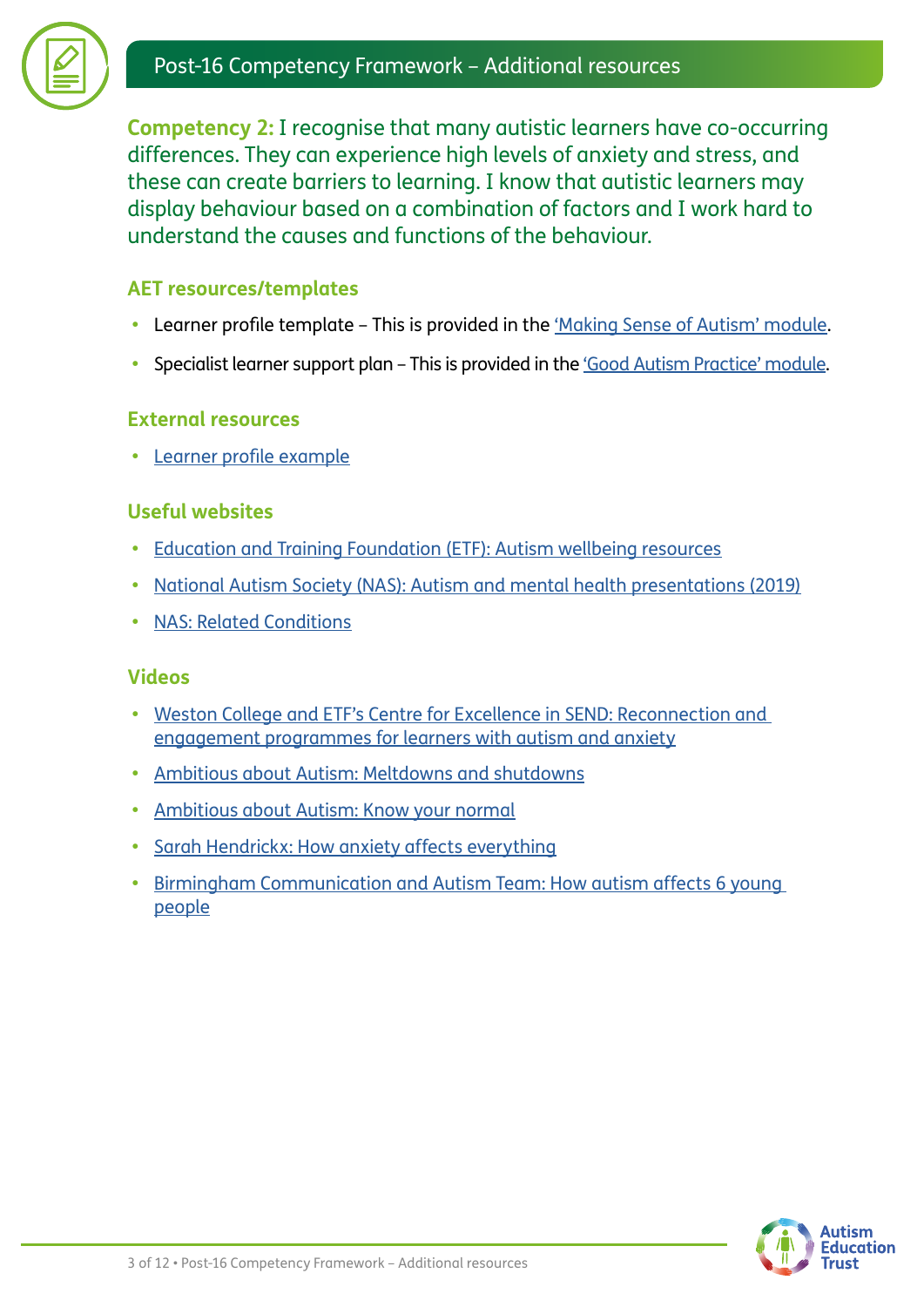

### **Principle Two**

#### **Empowering autistic learners to be at the centre of decision-making about their education and to make informed decisions about their future.**

**Competency 3:** I understand the importance of listening to the autistic learner and regularly consult, involve, and arrive at joint decisions with them.

#### **AET resources/templates**

**•** [Transition to employment toolkit](https://www.autismeducationtrust.org.uk/resources/transition-employment-toolkit)

#### **External resources**

- **•** [Preparing for Adulthood: Outcomes across the age ranges for CYP with SEND](https://www.autismeducationtrust.org.uk/sites/default/files/2022-01/preparing-for-adulthood.pdf)
- **•** [City College Norwich: Hints and tips on how best to support us](https://www.autismeducationtrust.org.uk/sites/default/files/2022-01/hints-and-tips-on-how-best-to-support-us-developed-by-learners-from-city-college-norwich1.pdf)

#### **Useful websites**

- **•** [Preparing for Adulthood: Outcomes tool](https://www.preparingforadulthood.org.uk/downloads/education-health-and-care-planning/pfa-outcomes-tool.htm)
- **•** [Preparing for Adulthood: Introduction to person-centred planning tool](https://www.preparingforadulthood.org.uk/downloads/person-centred-planning/introduction-to-person-centred-planning-tools.htm)
- **•** [Helen Sanderson Associates](https://helensandersonassociates.co.uk/person-centred-practice/person-centred-thinking-tools/)

#### **Videos**

**•** [Preparing for Adulthood](https://www.preparingforadulthood.org.uk/downloads/employment/case-study-making-the-send-reforms-work.htm) These case-study videos showcase how local authorities and FE providers work together to support learners with SEND to achieve their aspirations, including progressing into employment.

**Competency 4:** I see the autistic learner as a partner in their learning and actively involve them as part of the 'Assess, Plan, Do, Review' cycle so that the autistic learner is at the centre of educational planning.

#### **AET resources/templates**

**•** Assess, Plan, Do, Review template – This is provided in the ['Good Autism Practice'](http://www.autismeducationtrust.org.uk/training-content/post-16-good-autism-practice)  [module.](http://www.autismeducationtrust.org.uk/training-content/post-16-good-autism-practice)

#### **Useful websites**

**•** [Education and Training Foundation \(ETF\): Co-design of the curriculum resource](https://send.excellencegateway.org.uk/teaching-and-learning)

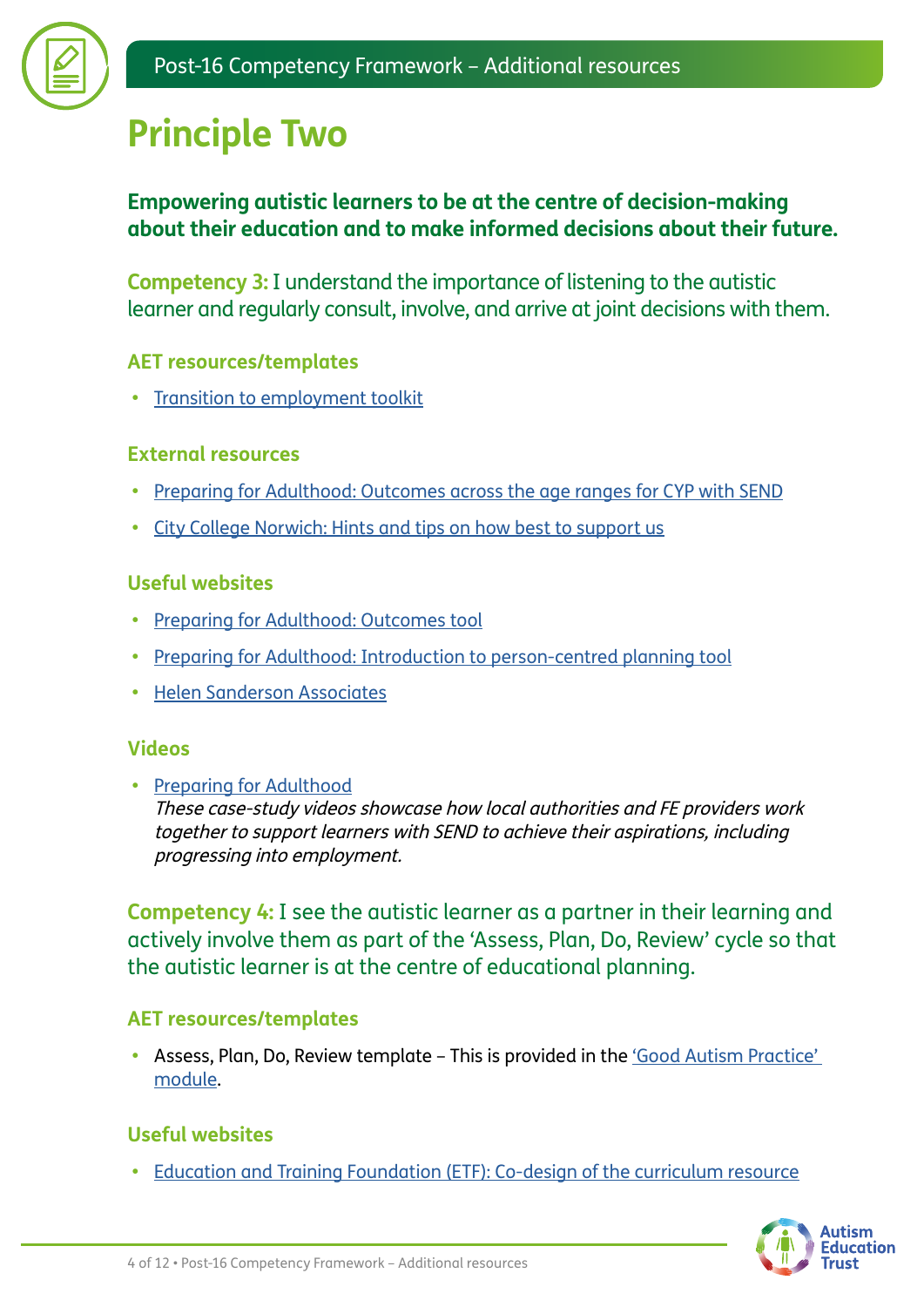

### **Principle Three**

#### **Ongoing and positive collaboration between the autistic learner, staff, a range of services, and parents/carers.**

**Competency 5:** I work closely with the autistic learner, other staff in my provision, parents/carers (where appropriate), and with a range of services to support the autistic learner to self-advocate what is important to them at key transition points in their life.

#### **AET resources/templates**

**•** [Integra report: Case study G](https://www.autismeducationtrust.org.uk/sites/default/files/2022-01/Case-Study-G-Springfields-School.pdf) This case study involve the [Springfields School,](https://www.springfields.wilts.sch.uk) an independent specialist provision for pupils aged 5–19.

#### **External resources**

- **•** [Falkirk Council: A practical approach at home for parents and carers](https://www.falkirk.gov.uk/services/social-care/disabilities/docs/young-people/Autistic%20Spectrum%20Disorder.pdf?v=201906271131)
- **•** [Falkirk Council: Life skills for teenagers](https://www.falkirk.gov.uk/services/social-care/disabilities/docs/young-people/Life%20Skills%20for%20Teenagers.pdf?v=201610191048)
- **•** [Axcis: Supporting autistic people at university \(and college\)](https://www.autismeducationtrust.org.uk/sites/default/files/2022-01/support-at-university1.pdf)

#### **Useful websites**

- **•** [Gov.uk: Careers guidance and access for education and training providers](https://www.gov.uk/government/publications/careers-guidance-provision-for-young-people-in-schools)
- **•** [Bristol Local Authority : Autism transition pack](https://www.bristol.gov.uk/web/bristol-local-offer/professionals/send-autism-support-documents/autism-transition-packs)

**Competency 6:** I collaborate with the autistic learner, and with health, social care, parents/carers, and other professionals to improve educational experiences and outcomes for the autistic learner.

#### **AET resources/templates**

• Team Around the Learner template – This is provided in the ['Good Autism Practice' module.](https://www.autismeducationtrust.org.uk/training-content/post-16-good-autism-practice)

#### **External resources**

- **•** [Weston College: Parent/carer Initial Specialist Assessment \(ISA\)](https://www.autismeducationtrust.org.uk/sites/default/files/2022-01/isa-parent.docx)
- **•** [Association of Colleges: Provision for Post-16 high needs students](https://www.autismeducationtrust.org.uk/sites/default/files/2022-01/provision-for-p16-high-needs-students.pdf)

#### **Useful websites**

- **•** [Gov.uk: Disabled students allowance](https://www.gov.uk/disabled-students-allowance-dsa)
- **•** [Scottish Autism Toolbox](http://www.autismtoolbox.co.uk/post-school)

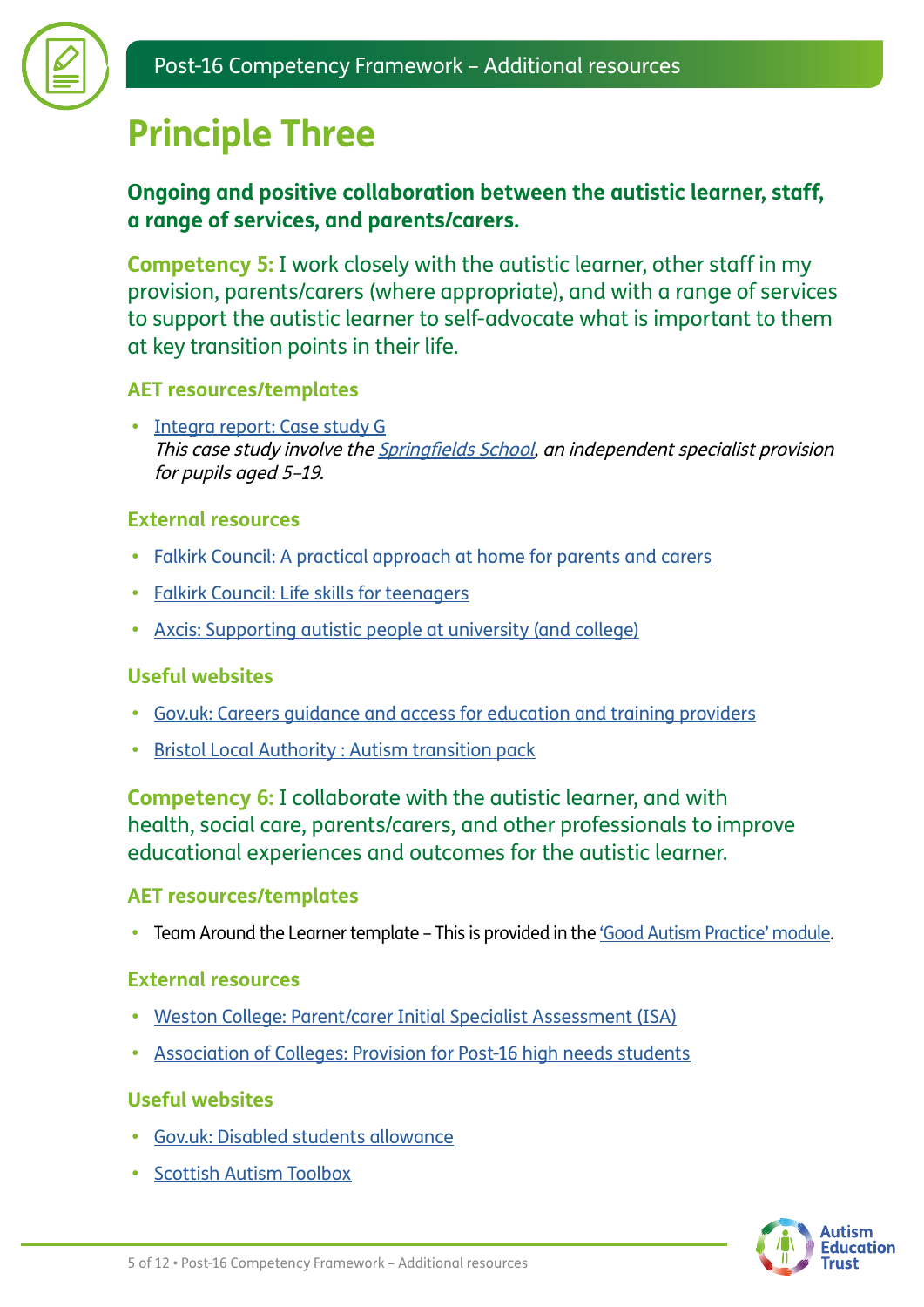

### **Principle Four**

#### **Workforce development related to Good Autism Practice.**

**Competency 7:** I engage in professional development that enables me to address the needs of autistic learners and to enhance and embed inclusive practice. I take onboard the perspectives of autistic young people and adults.

#### **AET resources/templates**

- **•** [AET training modules](https://www.autismeducationtrust.org.uk/training)
- **•** [CPD log](https://www.autismeducationtrust.org.uk/sites/default/files/2022-01/CPD-Log-S%26C.docx)

#### **Useful websites**

- **•** [Preparing for Adulthood](https://www.preparingforadulthood.org.uk/)
- **•** [Education and Training Foundation \(ETF\): Excellence gateway](http://www.excellencegateway.org.uk)
- **•** [Education and Training Foundation \(ETF\): SEND Excellence gateway](https://send.excellencegateway.org.uk/centres-for-excellence)
- **•** [Education and Training Foundation \(ETF\): Professional Standards](https://www.et-foundation.co.uk/supporting/professional-standards/)
- **•** [Society for Education and Training](https://set.et-foundation.co.uk/)

**Competency 8:** I utilise the competency framework as a working document to gather data, reflect on, and note down the implications of my learning and development for my own practice, and ultimately for the autistic learner(s) I work with.

#### **AET resources/templates**

- **•** [AET Post-16 Competency Framework](https://www.autismeducationtrust.org.uk/resources/post-16-competency-framework)
- **[Next Steps Action Plan template](https://www.autismeducationtrust.org.uk/sites/default/files/2022-01/post16-next-steps-action-plan.docx)**

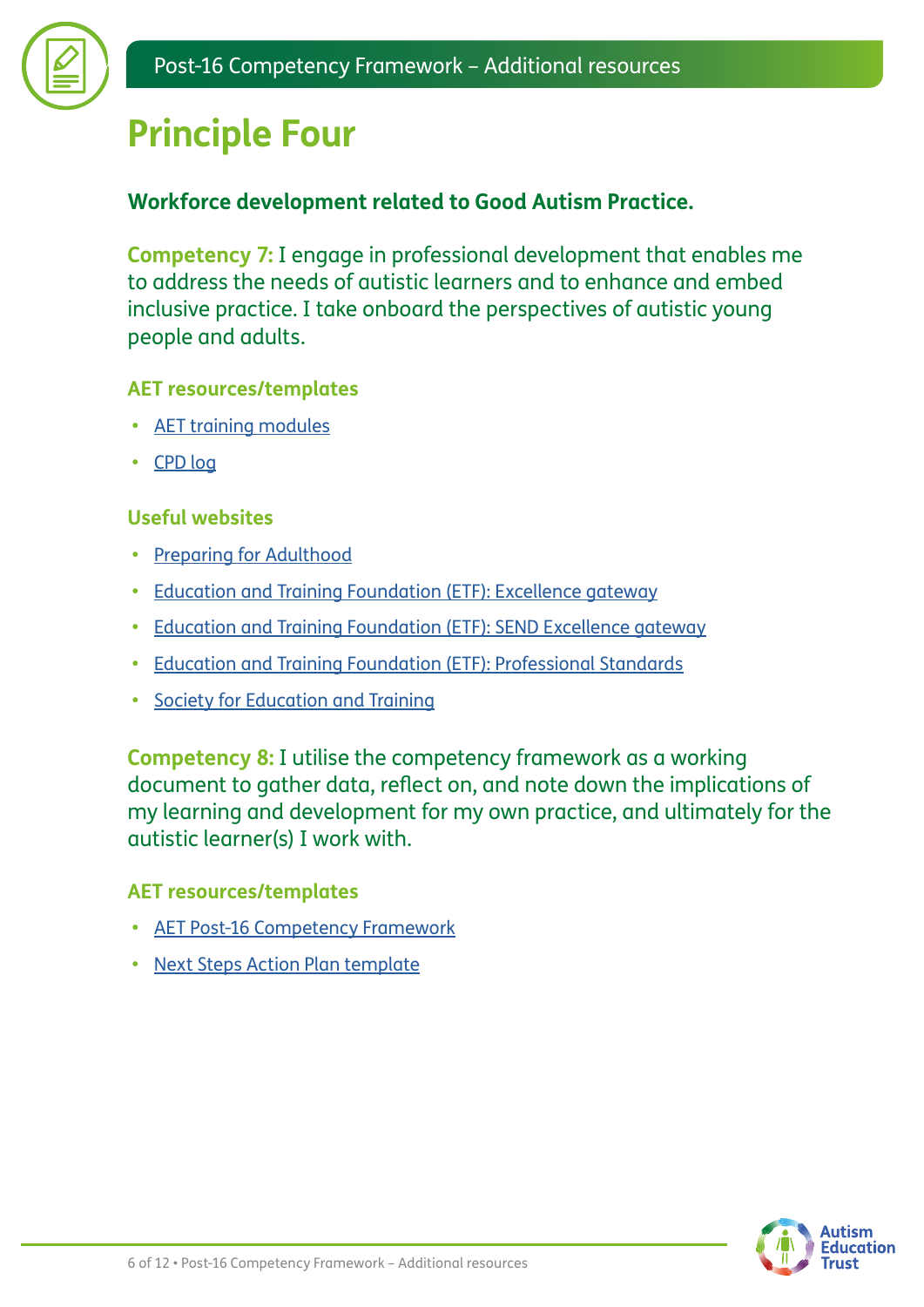## **Principle Five**

#### **Leadership and management that promotes and embeds Good Autism Practice**

**Competency 9:** I proactively work with my line manager and/or Learning Support Manager to identify, share, and embed Good Autism Practice.

#### **AET resources/templates**

- **•** [Self-evaluation exercise](https://www.autismeducationtrust.org.uk/sites/default/files/2022-01/self-evaluation-exercise-1.docx)
- **•** [AET: Bite size resources](https://www.autismeducationtrust.org.uk/site-search?keys=bitesize)
- **•** [AET: GAP Principles and Inclusion Promises flyer for staff](http://www.autismeducationtrust.org.uk/sites/default/files/2022-01/GAP-Principles_Inclusion%20Promises_Post_16_Flyer.pdf)
- **•** [AET Young Experts Panel: The impact autism can have on the ability to learn](https://youtu.be/WoSxT01JAYM)

**Competency 10:** I support the autistic learner to engage in opportunities to participate in college and community activities, and I enable autistic learners to develop skills to support independence and pathways to employment.

#### **AET resources/templates**

- **•** [Good Autism Practice report \(2019\)](https://www.autismeducationtrust.org.uk/resources/good-autism-practice-guidance)
- **•** [Integra report: Case studies](https://www.autismeducationtrust.org.uk/resources/good-autism-practice-guidance)
- **•** [Autism resource suite: Promoting autism inclusive attitudes](https://www.autismeducationtrust.org.uk/resources/autism-resource-suite)
- **•** [Exclusions guidance \(relevant to sixth forms within a school\)](https://www.autismeducationtrust.org.uk/exclusions)

#### **External resources**

- **•** [Autism Centre for Education and Research \(ACER\): Exclusions report](https://www.autismeducationtrust.org.uk/sites/default/files/2022-01/exclusion-research-report_final.pdf)
- **•** [ACER: Executive summary](https://www.autismeducationtrust.org.uk/sites/default/files/2022-01/executive-summary-exclusion-report_final.pdf)
- **•** [National Specialist Colleges \(Natspec\): Value of developing skills of independent](https://www.autismeducationtrust.org.uk/sites/default/files/2022-01/value-of-developing-skills-of-independent-living.pdf)  [living in an education rather than care setting](https://www.autismeducationtrust.org.uk/sites/default/files/2022-01/value-of-developing-skills-of-independent-living.pdf)

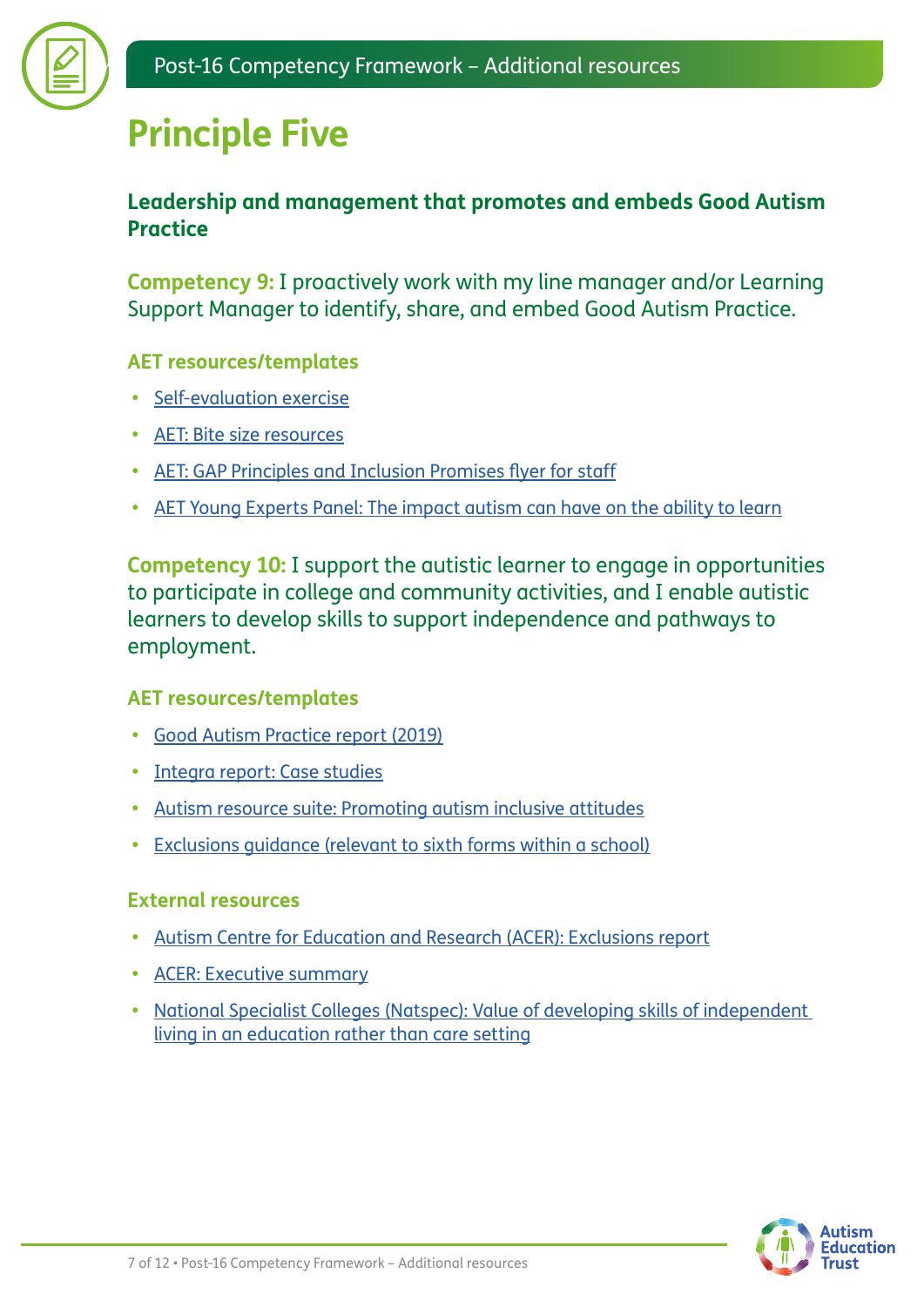### **Principle Six**

#### **An ethos and environment that fosters social inclusion for autistic learners.**

**Competency 11:** I create positive, supportive, and caring relationships between autistic learners and their autistic or non-autistic peers, and between staff and parents/carers.

#### **AET resources/templates**

- **•** [Integra report: Case study F](https://www.autismeducationtrust.org.uk/sites/default/files/2022-01/Case-Study-F-Phoenix-School.pdf) This case study involves the [Phoenix School,](https://www.phoenix.towerhamlets.sch.uk/thamlets/primary/phoenix) a Community Special School for pupils aged 3–19.
- Friendship circle template This is provided in the ['Good Autism Practice' module](https://www.autismeducationtrust.org.uk/training-content/post-16-good-autism-practice).

#### **External resources**

**•** [Brene Brown's constructive feedback checklist](https://www.autismeducationtrust.org.uk/sites/default/files/2022-01/constructive-feedback-checklist-brene-brown.pdf)

#### **Useful websites**

- **•** [PREVENT](https://preventforfeandtraining.org.uk/)
- **•** [Educate against hate](https://educateagainsthate.com/teachers/?gclid=EAIaIQobChMI7_7ukIDB2QIVy7ftCh224wgREAAYASAAEgIP0_D_BwE)

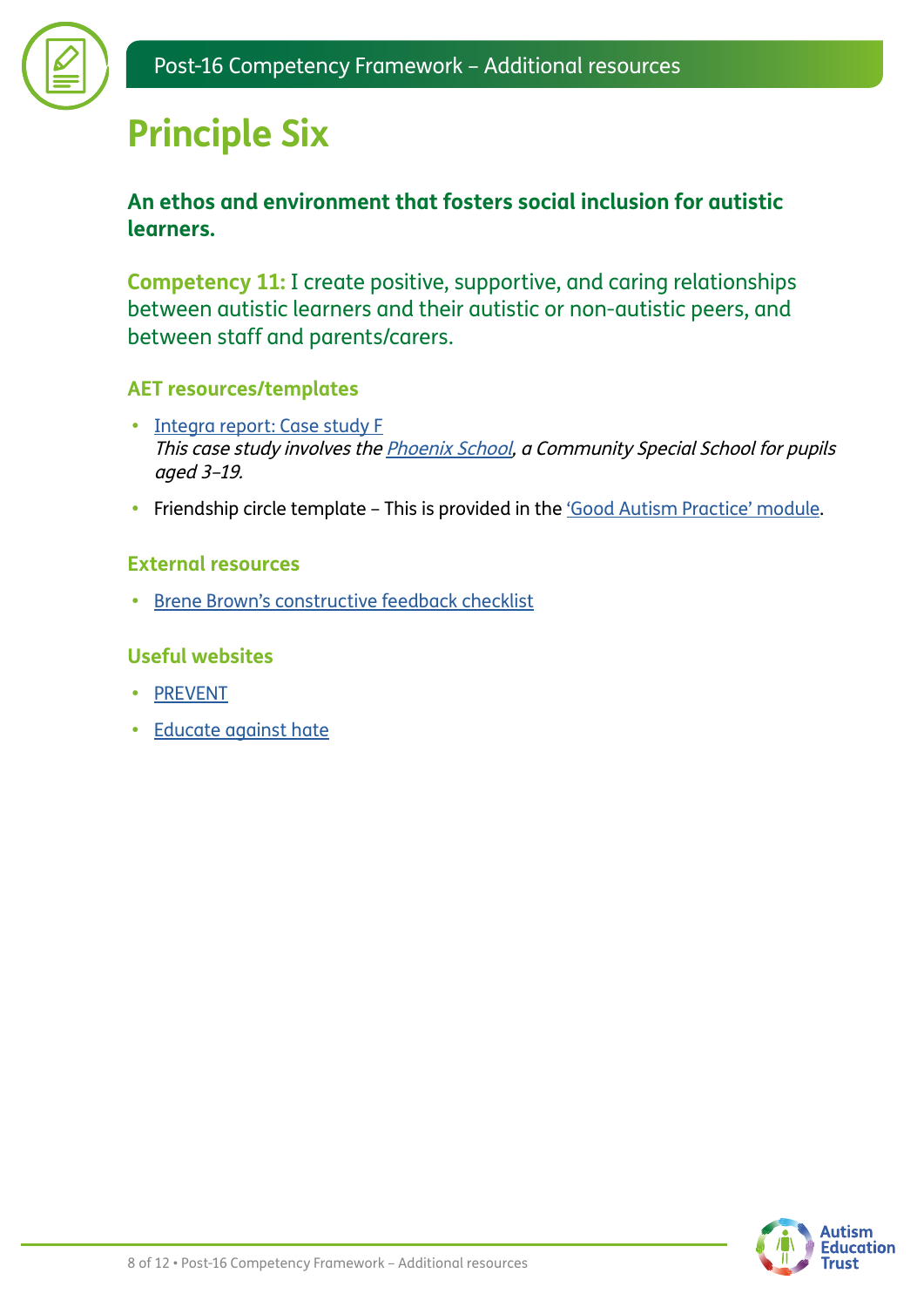**Competency 12:** I create structured, predictable, and calm environments. I am mindful of adapting to the needs of individual autistic learners and I make reasonable adjustments accordingly.

#### **AET resources/templates**

- **•** Sensory preferences and differences template This is provided in the ['Good](https://www.autismeducationtrust.org.uk/training-content/post-16-good-autism-practice)  [Autism Practice' module.](https://www.autismeducationtrust.org.uk/training-content/post-16-good-autism-practice)
- Environmental audit template This is provided in the 'Good Autism Practice' [module.](https://www.autismeducationtrust.org.uk/training-content/post-16-good-autism-practice)
- **•** [Autism resource suite](https://www.autismeducationtrust.org.uk/resources/autism-resource-suite)

#### **External resources**

**•** [Mitchell, W., & Beresford, B. \(2014\). Young people with high](https://linkprotect.cudasvc.com/url?a=https%3a%2f%2feprints.whiterose.ac.uk%2f80103%2f1%2fWMbjse13june2014.pdf&c=E,1,DG6478Nk_sugUQekaBA6zniMn28THnxGOdvJSZctQlDOOEgEjKIXAvJ3wwkCCCdCTXoML4of06XpPkHMvutPNCevU9AmW7vj4rfOuQLhP5BnZuf9&typo=1)‐functioning autism [and Asperger's syndrome planning for and anticipating the move to college: what](https://linkprotect.cudasvc.com/url?a=https%3a%2f%2feprints.whiterose.ac.uk%2f80103%2f1%2fWMbjse13june2014.pdf&c=E,1,DG6478Nk_sugUQekaBA6zniMn28THnxGOdvJSZctQlDOOEgEjKIXAvJ3wwkCCCdCTXoML4of06XpPkHMvutPNCevU9AmW7vj4rfOuQLhP5BnZuf9&typo=1)  [supports a positive transition?. British Journal of Special Education, 41\(2\), 151–171](https://linkprotect.cudasvc.com/url?a=https%3a%2f%2feprints.whiterose.ac.uk%2f80103%2f1%2fWMbjse13june2014.pdf&c=E,1,DG6478Nk_sugUQekaBA6zniMn28THnxGOdvJSZctQlDOOEgEjKIXAvJ3wwkCCCdCTXoML4of06XpPkHMvutPNCevU9AmW7vj4rfOuQLhP5BnZuf9&typo=1)

#### **Useful websites**

**•** [NAS transition tips: A guide for Higher Education professionals](https://www.autism.org.uk/advice-and-guidance/topics/transitions/transition-tips/higher-education-professionals)

#### **Videos**

**•** [Ambitious about Autism: Repetitive behaviours and stimming](https://www.ambitiousaboutautism.org.uk/information-about-autism/behaviour/repetitive-behaviours-and-stimming)

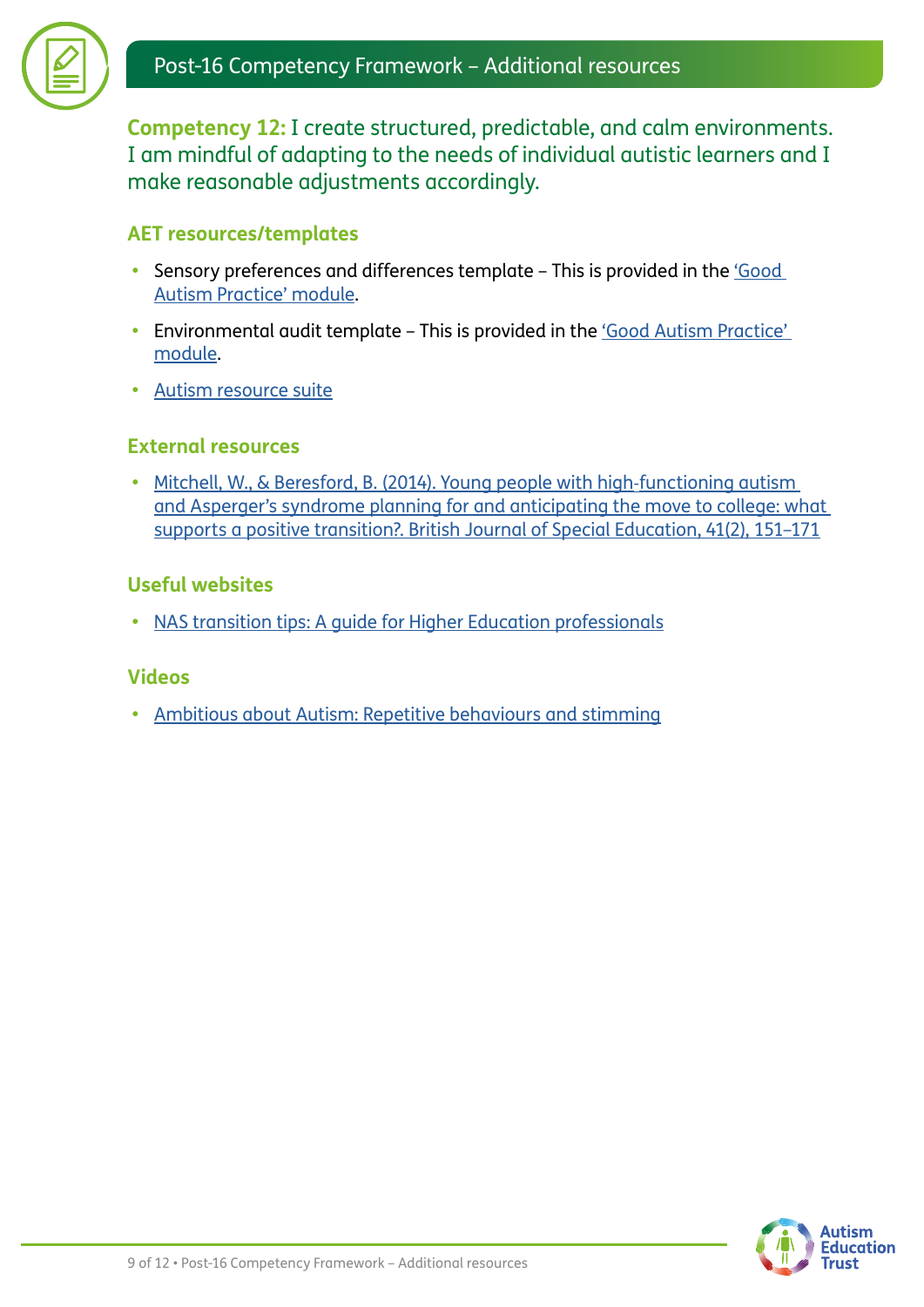

### **Principle Seven**

#### **Targeted support and measuring the progress of autistic learners.**

**Competency 13:** When assessing progress towards learning goals, I have a holistic approach that builds on strengths and interests, whilst addressing skills and understanding that the autistic learner may find difficult.

#### **AET resources/templates**

- **•** [AET: Progression Framework](https://www.autismeducationtrust.org.uk/resources/progression-framework)
- Specialist learner support plan This is provided in the *'Good Autism Practice'* [module.](https://www.autismeducationtrust.org.uk/training-content/post-16-good-autism-practice)

#### **External resources**

**•** [Weston College: Scheme for learning example](https://www.autismeducationtrust.org.uk/sites/default/files/2022-01/scheme-of-learning-weston.docx)

#### **Useful websites**

**•** [Recognising and Recording Progress and Achievement \(RARPA\) guidance](https://send.excellencegateway.org.uk/teaching-and-learning/rarpa) – This includes a link to ETF RARPA comprehensive guidance.

**Competency 14:** I am involved in or contribute to the development and implementation of person-centred learner profiles and specialist learner support plans in partnership with autistic learners, parents/carers, and other staff. These include details of how the staff can support the autistic learner.

#### **AET resources/templates**

- **•** Learner profile template This is provided in the ['Making Sense of Autism' module.](https://www.autismeducationtrust.org.uk/training-content/post-16-making-sense-autism)
- **•** Specialist learner support plan This is provided in the ['Good Autism Practice'](https://www.autismeducationtrust.org.uk/training-content/post-16-good-autism-practice)  [module.](https://www.autismeducationtrust.org.uk/training-content/post-16-good-autism-practice)
- **•** Assess, Plan, Do, Review template This is provided in the ['Good Autism Practice'](http://www.autismeducationtrust.org.uk/training-content/post-16-good-autism-practice)  [module.](http://www.autismeducationtrust.org.uk/training-content/post-16-good-autism-practice)

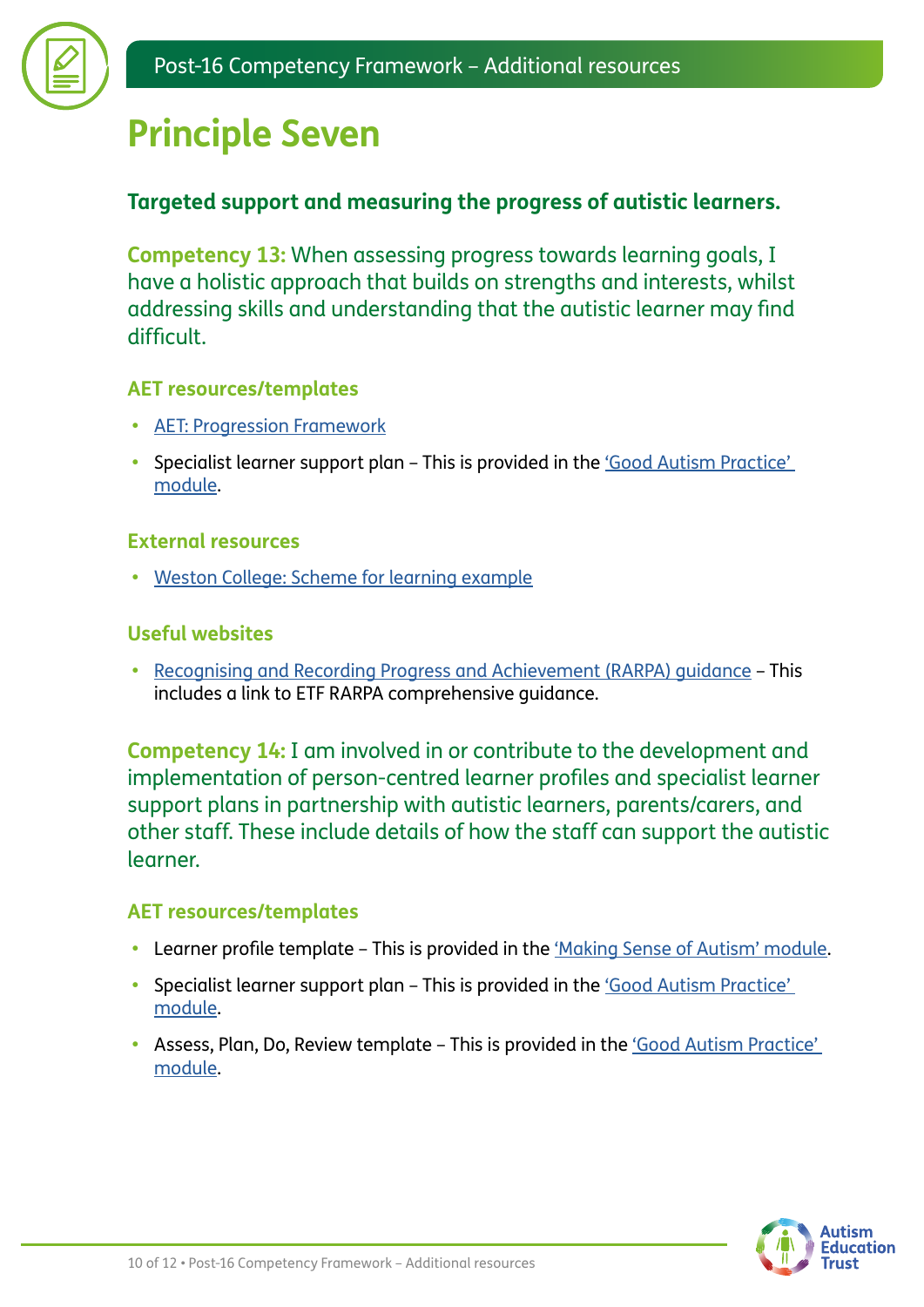

### **Principle Eight**

#### **Adapting the curriculum, teaching and learning to promote wellbeing and success for autistic learners.**

**Competency 15:** I differentiate support and/or teaching to embed a dual academic and social, emotional curriculum.

#### **AET resources/templates**

**•** [Autism resources suite](https://www.autismeducationtrust.org.uk/resources/autism-resource-suite)

#### **External resources**

**•** [Autism West Midlands: Strategies to support students with autism in Further](https://www.autismeducationtrust.org.uk/sites/default/files/2022-01/further_education_strategies_autism_west_midlands.pdf)  [Education](https://www.autismeducationtrust.org.uk/sites/default/files/2022-01/further_education_strategies_autism_west_midlands.pdf)

#### **Videos**

**•** [Education and Training Foundation \(ETF\): Adapting and redesigning support](https://www.youtube.com/watch?v=N-iEnRgINZ4)  [programmes for students with autism](https://www.youtube.com/watch?v=N-iEnRgINZ4)

**Competency 16:** I work with the autistic learner to identify and use technology to enable autistic learners to take control of their learning journey and to gain independence.

#### **Useful websites**

- **•** [Education and Training Foundation \(ETF\): Making technology work for you](https://send.excellencegateway.org.uk/digital-technologies)
- **•** [Natspec](https://natspec.org.uk/services/assistive-technology/)
- **•** [Jisc: Assistive technologies for FE and skills](http://www.jisc.ac.uk/rd/projects/assistive-technology-for-fe-and-skills)

#### **Apps**

- **•** [Brain in hand](https://braininhand.co.uk/)
- **•** [My study life](https://www.mystudylife.com/)
- **•** [Autistica: Molehill mountain](https://www.autistica.org.uk/molehill-mountain)

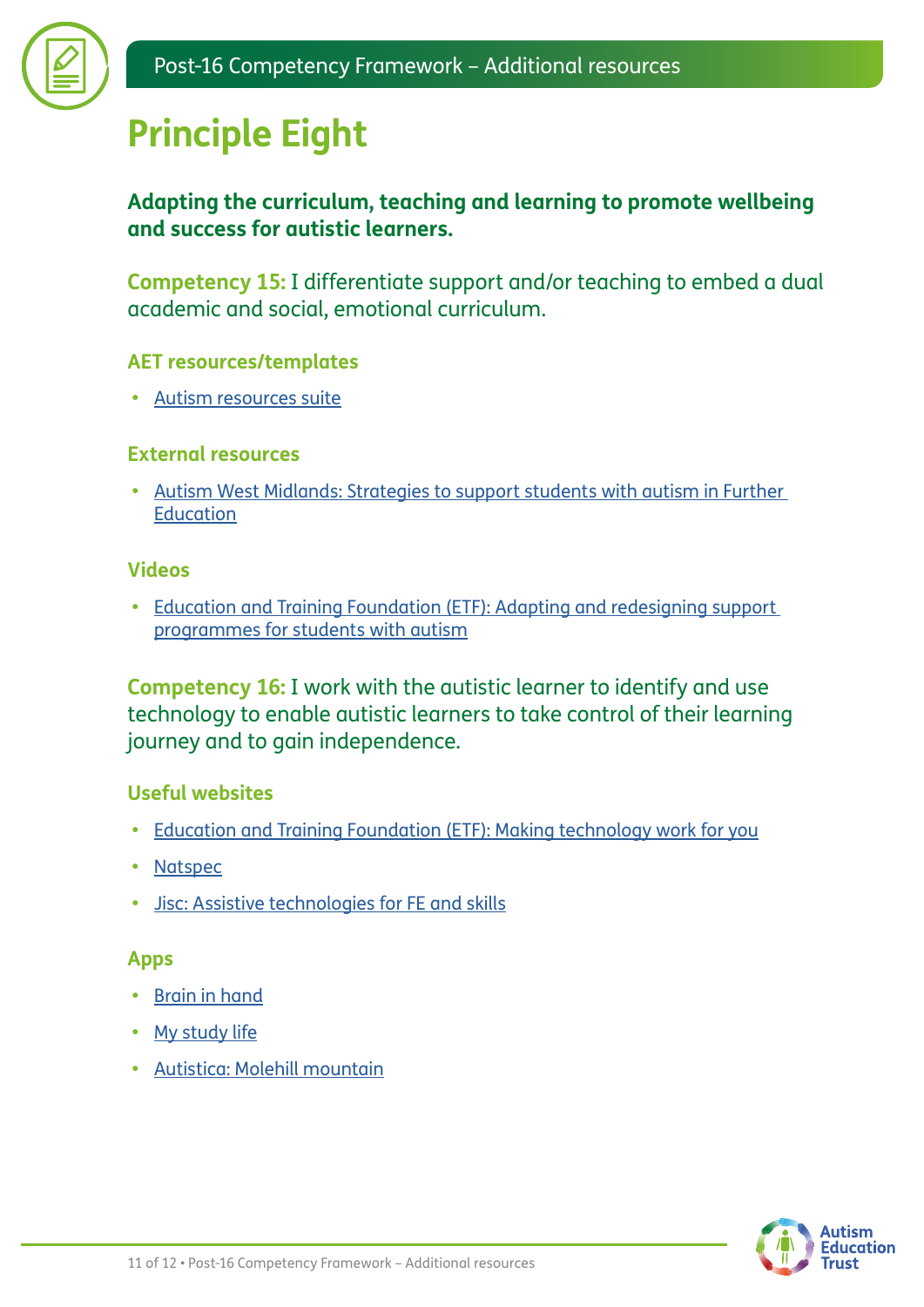

### **Further resources**

### **Legislation**

- **•** [Equality Act \(2010\): Technical guidance on Further and Higher Education](https://www.equalityhumanrights.com/sites/default/files/equalityact2010-technicalguidance-feandhe-2015.pdf)
- **•** [SEND Code of Practice \(2015\)](https://www.gov.uk/government/publications/send-code-of-practice-0-to-25)
- **•** [Education and Training Foundation \(ETF\): Professional Standards for teachers and](https://www.et-foundation.co.uk/wp-content/uploads/2018/07/ETF_Professional_Standards_Framework_Spreads_Web.pdf)  [trainers in FE \(2014\)](https://www.et-foundation.co.uk/wp-content/uploads/2018/07/ETF_Professional_Standards_Framework_Spreads_Web.pdf)
- **•** [Ofsted Education Inspection Framework \(2021\)](https://www.gov.uk/government/publications/education-inspection-framework)
- **•** [Children and Families Act \(2014\)](https://www.legislation.gov.uk/ukpga/2014/6/contents/enacted)

#### **Useful websites**

- **•** [Education Training Foundation \(ETF\)](https://www.et-foundation.co.uk/)
- **•** [National Autistic Society \(NAS\)](https://www.autism.org.uk/?gclid=CjwKCAiAlfqOBhAeEiwAYi43F_SnWgWhzpQtzT7gUUddzAG_rGi2p7ErQ0yboiqg6erxnajujYCfyRoCqtUQAvD_BwE)
- **•** [Ambitious about Autism](https://www.ambitiousaboutautism.org.uk/?gclid=CjwKCAiAlfqOBhAeEiwAYi43F8CUvsbHCUvRGjMJU5rrjv9k9p4Uob4blZMRTtlO6GVSkATdmgqKyxoCzRoQAvD_BwE)
- **•** [Whole School SEND](https://www.sendgateway.org.uk/page/about-whole-school-send-1)
- **•** [National Specialist Colleges \(Natspec\)](https://natspec.org.uk/)
- **•** [Autism West Midlands](https://autismwestmidlands.org.uk/?gclid=CjwKCAiAlfqOBhAeEiwAYi43F5QAWAiMiQxsofEnbFmRSkbks8exRNZpbfovWMjbgFJ9NsAqDD66PBoC5N4QAvD_BwE)
- **•** [Scottish Autism Toolbox](http://www.autismtoolbox.co.uk/post-school)
- **•** [Preparing for Adulthood](https://www.preparingforadulthood.org.uk/)
- **•** [National Association for Special Educational Needs \(NASEN\)](https://nasen.org.uk/?gclid=CjwKCAiAlfqOBhAeEiwAYi43F34Zqm5TYwsHGEkiCvO8szT0z4QpL3bdETTETMTj8wyJKA5CimB5nRoCO10QAvD_BwE)
- **•** [Gov.uk](https://www.gov.uk/children-with-special-educational-needs)
- **•** [The Student Room](https://www.thestudentroom.co.uk/)
- **•** [Disability Rights UK](https://www.disabilityrightsuk.org/)